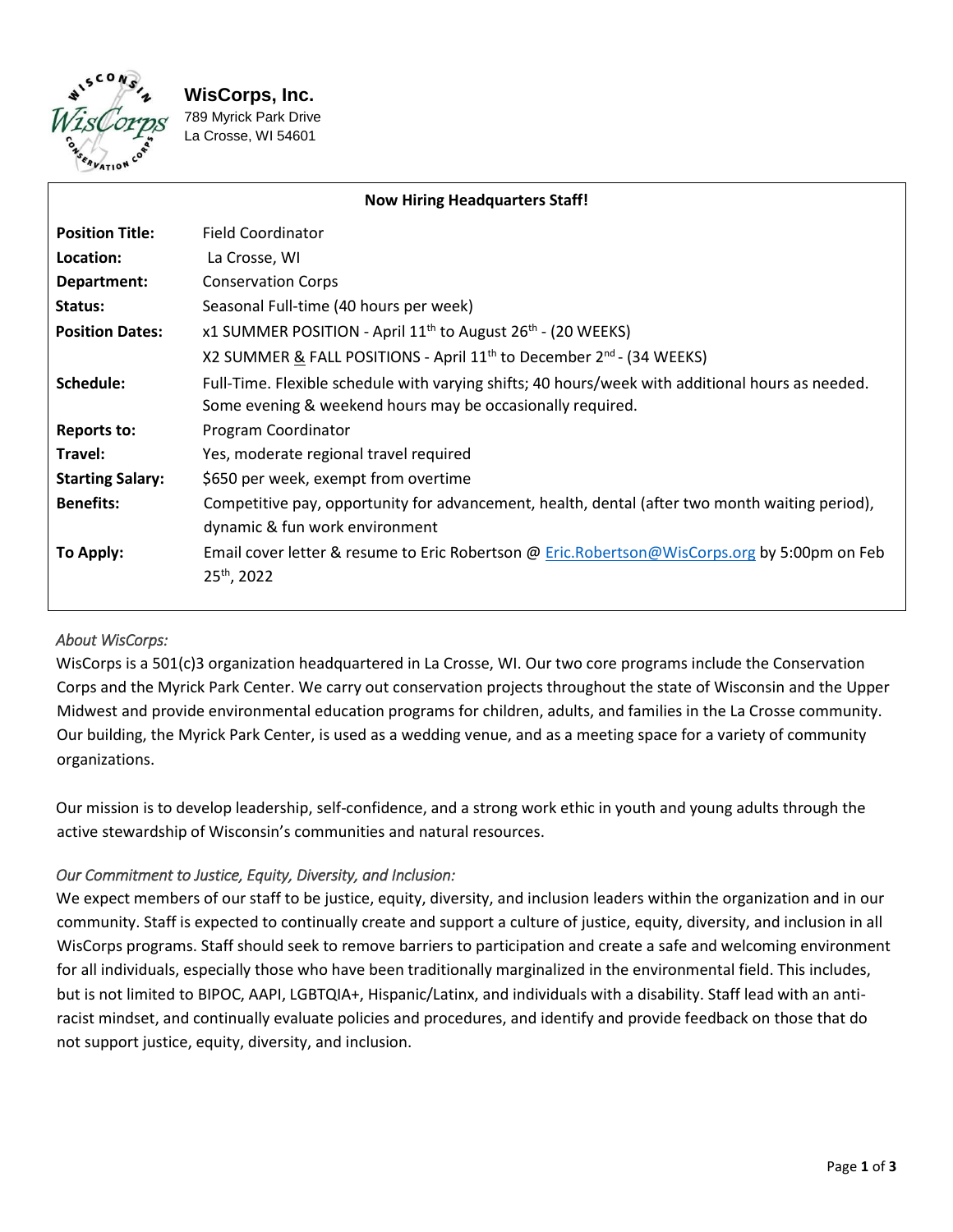# *Position Overview:*

WisCorps Field Coordinator positions are full-time seasonal based out of the La Crosse, WI headquarters. Field Coordinators travel throughout Wisconsin, as well as occasional trips to Michigan and Indiana. Field Coordinators are responsible for supervising Crew Leaders as well as administrative, logistical and personnel support of 2-3 field crews. Field Coordinators are responsible for conservation project preparation, implementation and reporting. This position will ensure WisCorps crews are fully prepared and equipped with the appropriate project supplies/tools, transportation and equipment prior to departing for their projects. This position will work directly with each Crew Leader to ensure crew safety, high quality work, positive crew community and strong crew work ethic and personal development of each Crew Member, among other responsibilities.

Field Coordinators must be comfortable with physical labor and long days (including some nights/weekends) in outdoor & unpredictable conditions. Field Coordinators should expect extensive travel/overnights required throughout the course of the field season.

## *Field Coordinator Responsibilities:*

- o Management and Supervisory Duties
	- o Supervise 2-3 field crews, which includes being on call during non-work hours to respond to crew emergencies or incidents.
	- o Perform weekly site visits and evaluations of project sites, Crew Leaders, and Crew Members experience and maintain regular communication with field crews.
	- o Facilitate any corrective action for Crew Leaders and Crew Members and keep appropriate records.
	- o Teach and advise field Crew Leaders about creating an inclusive and functional crew community.
	- o Assist with Crew Member candidate interviews.
	- o Conduct Crew Leader & Crew Member evaluations.
- o Programmatic Duties
	- o Attend all WisCorps staff, committee, and program meetings as requested.
	- o Work within Conservation Corps department to ensure projects are in compliance with AmeriCorps regulations.
- o Training Duties
	- o Assist with planning, implementing, and evaluating Crew Leader Training and Crew Member Orientation.
	- o Outline skills and leadership development goals for Crew Leaders.
- o Risk Management and Safety Duties
	- o Assist with warehouse systems, processes, and inventories. Ensure that the warehouse meets OSHA compliance and WisCorps standards and is clean and orderly.
	- o Oversee and manage assets related to trail or chainsaw/forestry projects.
	- o Remain drug, tobacco, and alcohol-free while on duty or while in uniform.
- o Projects and Logistics Duties
	- $\circ$  Assist with the management of project sponsor relationships including the development of a project itinerary, regular site visits and assisting with communication before, during, and after the project.